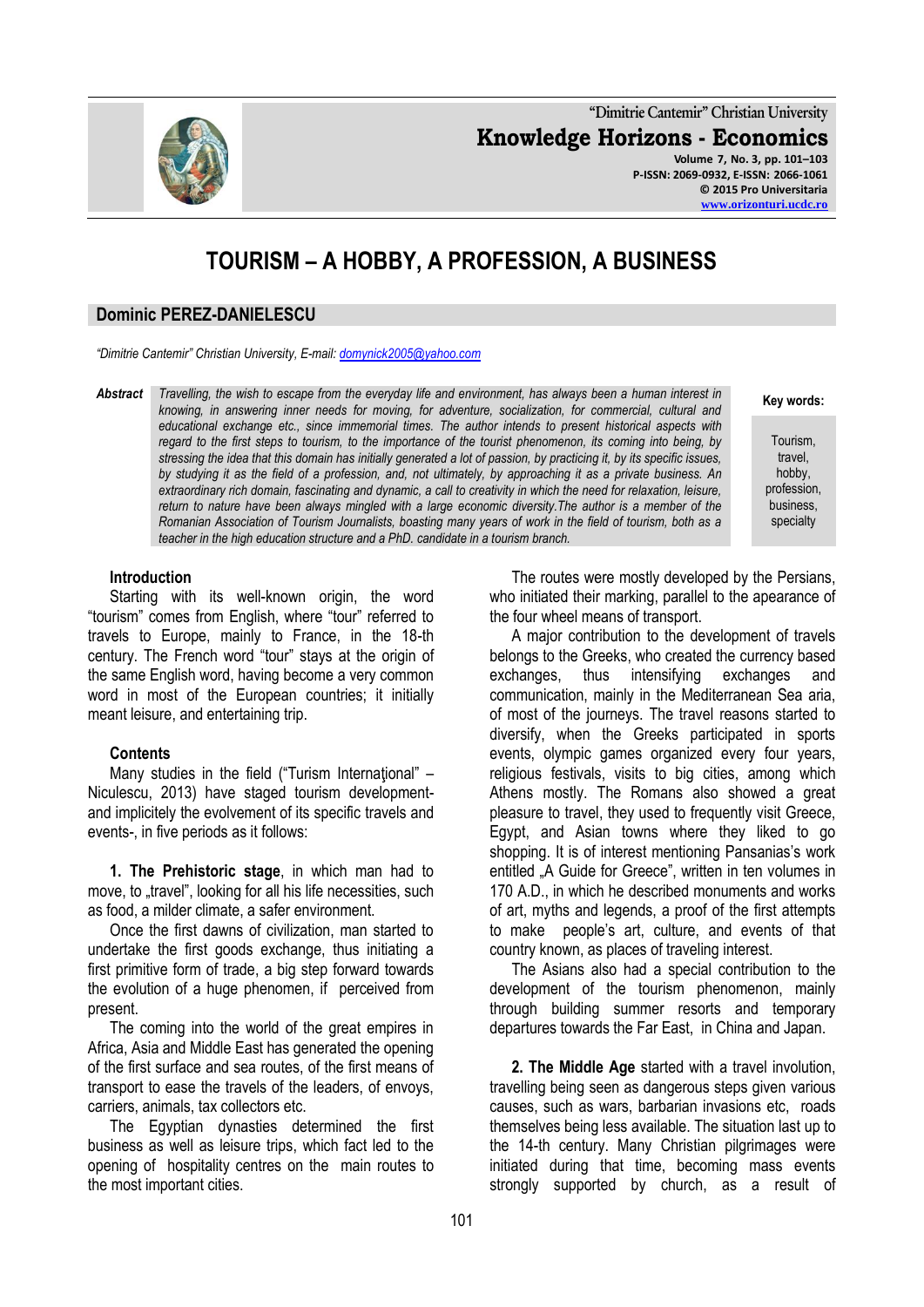Christianism which had spread at a large scale; the pilgrims, a numerous population from different social classes, used to visit both Rome and Jerusalem, and stopped at the so called "charity hospices".

At the end of the 13-th century, initiated by Marco Polo, the great travels at longer routes started, from Europe till Asia, actually a Far East world discovery, implying all the attractions of a different civilisation, a totally unknown one to the Europeans, with all its mysteries and achievements in the field of constructions – mainly routes-, of which the first one dates back to the Chou dynasty, in 1122-1121 B.C. There were also other travel writings issued, as a result of print. In 1357, Sir John Mandeville wrote "Travels", a book translated in several languages, in which he described the visits to the South- East of Asia.

The 15-th century marked a significant change in the organization and development of travels, as each traveller had to pay for the means of transport, food, accommodation, trips etc. This kind of "package tour", as one is familiar with today, was initiated during the travels to Venice. Many merchants offered their products on the routes, for travellers to buy food, drinks, fruits, souvenirs etc, a profitable commerce in which the law of supply and demand was in perfect agreement with the tourism development.

#### **3. The Renaissance stage**

The travelling wish has always been motivated by the new experiences in widening the knowledge horizon of the people, with the 14-th to 17-th centuries being important stages in the tourism evolution. The development of the diplomatic relations in both Europe and Asia generated study tours, mainly for the English diplomats, while the great Cambridge and Salamanca universities initiated "curricula" to answer the demand. During the reign of Queen Elisabeth I, they issued travelling licences with a validity of 2 to 3 years, but they restricted the amount of money, the number of servants (no more than three accepted) and horses. They opened travel lending accounts, checks, and issued the first passports for departures from the countries of residence and arrivals at another country.

The Grand Tour can be considered the first tourist instructive and cultural mass event in 1600 over 1800; a participants" guide was issued in 1778. The study travels were mostly aiming at arts, architecture and history.

## **4. The Industrial Revolution stage**

The extremely important changes on both economic and social plan that the industrial revolution came with and developed during a hundred years, determined new needs and choices in the people"s life. One of the consequences of the new equipment that appeared was the growth of the middle class and of spare time, with all the mutations that were generated in both rural and urban economy. Mass tourism became to be more and more present with the goods producers, people looking for holidays and leisure time, as means of relaxation.

The workers" paid annual holidays was introduced at the end of the 19-th century, so that mass tourism market started growing, mostly towards seaside and mountains destinations, as well as towards treatment resorts and rest services. It was a general wish to evade from the crowded, noisy urban areas.

Tourism industry began to be income generator, supplying services addressed to the large mass of goods producers.

## **5. The Modern Tourism**

The progress of science and technology, the development of the air transport, of the communication multiple means, the diversification of demand, of preferences, the higher income, the ever growing spare time budget etc, all these became factors contributing to the boom of the tourism industry in the whole world, to a real field competition, in spite of all the threats caused by the raise of criminality, terrorism, interethnic wars motivated by the geopolitical or religious grounds. At present, tourism is an important sector of global economy, of international trade which evolved parallel to the development of a new marketing, specific to this field and its services.

It is obvious that the travel wish has always been a generator to tourism market demand and supply, a wish determined by passion, by need of novelty and escape from the everyday environment, by the spirit of adventure.

The trips experiences, the memories of the places held in both pictures and films, souvenirs, friendships on the routes, regrets that nothing is everlasting, the coming back promises, everything generates a peculiar feeling which connects people to tourism, to what it means, gathers and creates. And there comes the passion, a special and real one, a link for a life.

The tourism experience motivated observation, understanding and analyses of this phenomenon, in all its complexity and variety at both national and international plan. Thus, they created tourism dependency, a strictly professional terminology, neologisms in terms of tourism industryand tourism programs, foreign languages learning – a sine qua non condition for tourism professionals-, facts-finding activities in the studied areas to check tourism on the spot and many other connected activities, scientific papers and tourism libraries with books in the domain, participations in scientific sessions on tourism, various other papers with regard to tourism, membershipping in tourism associations, teaching tourism at acdemic level,